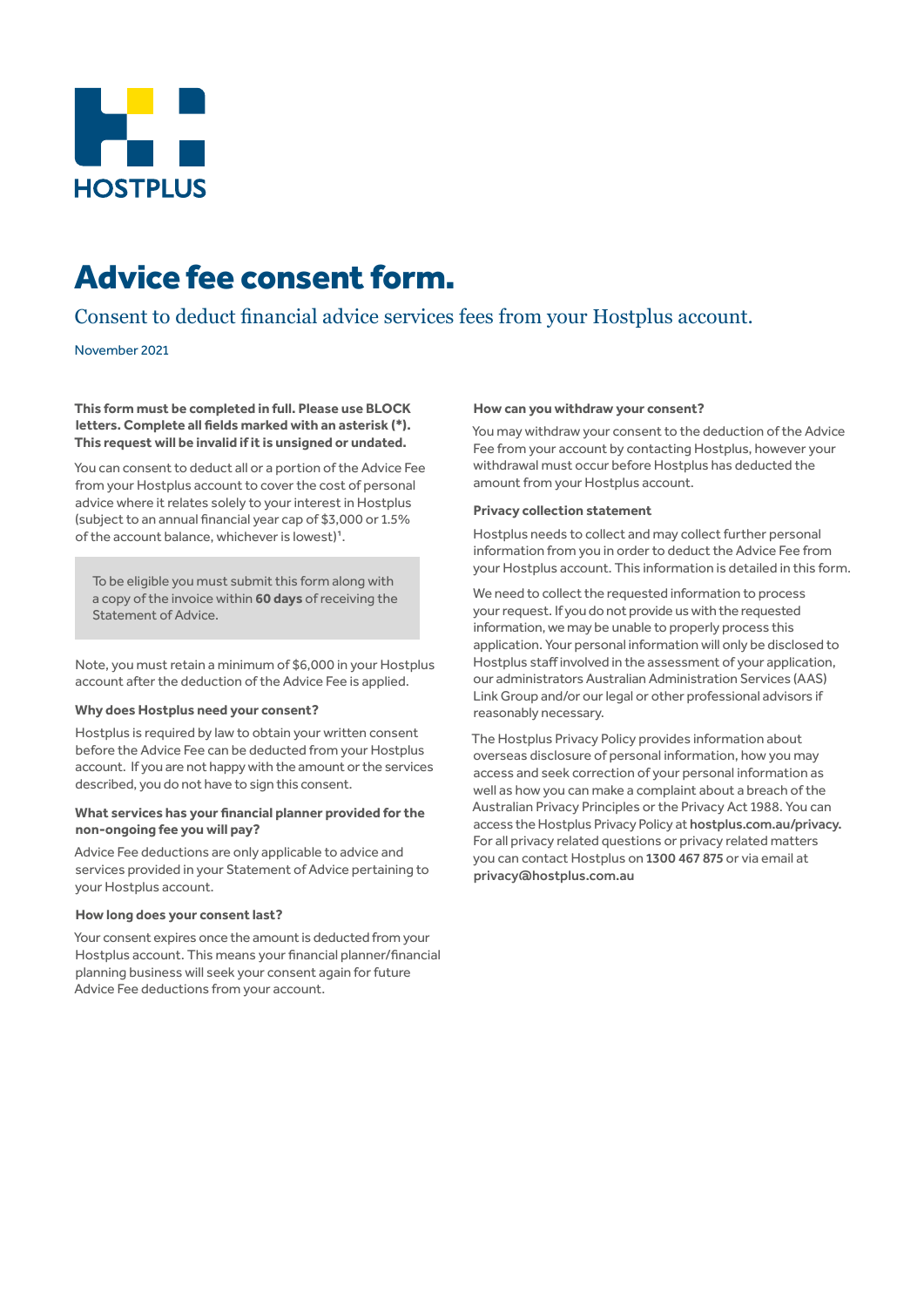| Hostplus membership number* | Title<br>Other<br>Mr<br>Mrs<br>$\mathsf{Ms}$<br>Dr |  |
|-----------------------------|----------------------------------------------------|--|
| Given names*                |                                                    |  |
| Surname*                    |                                                    |  |
|                             |                                                    |  |
| Date of birth*              | Gender                                             |  |
|                             | Male<br>Female                                     |  |
| $Current address*$          |                                                    |  |
|                             |                                                    |  |
| Suburb                      | ${\sf P/C}$<br>State                               |  |
| Country                     |                                                    |  |
| Home phone                  | Mobile phone*                                      |  |
|                             |                                                    |  |
| Work phone                  |                                                    |  |
| Email address*              |                                                    |  |
|                             |                                                    |  |

## **2 Provide the details of your nominated financial planner.**

| Name of business*               |               |       |     |
|---------------------------------|---------------|-------|-----|
|                                 |               |       |     |
| Hostplus Adviser Online ID*     |               |       |     |
|                                 |               |       |     |
| ASIC Financial Adviser Number*  |               |       |     |
|                                 |               |       |     |
| ABN*                            | AFSL Number*  |       |     |
|                                 |               |       |     |
| Full name of financial planner* |               |       |     |
|                                 |               |       |     |
| Postal address                  |               |       |     |
|                                 |               |       |     |
| Suburb                          |               | State | P/C |
| Country                         |               |       |     |
| Email address*                  |               |       |     |
|                                 |               |       |     |
| Home phone                      | Mobile phone* |       |     |
|                                 |               |       |     |
| Work phone                      |               |       |     |
|                                 |               |       |     |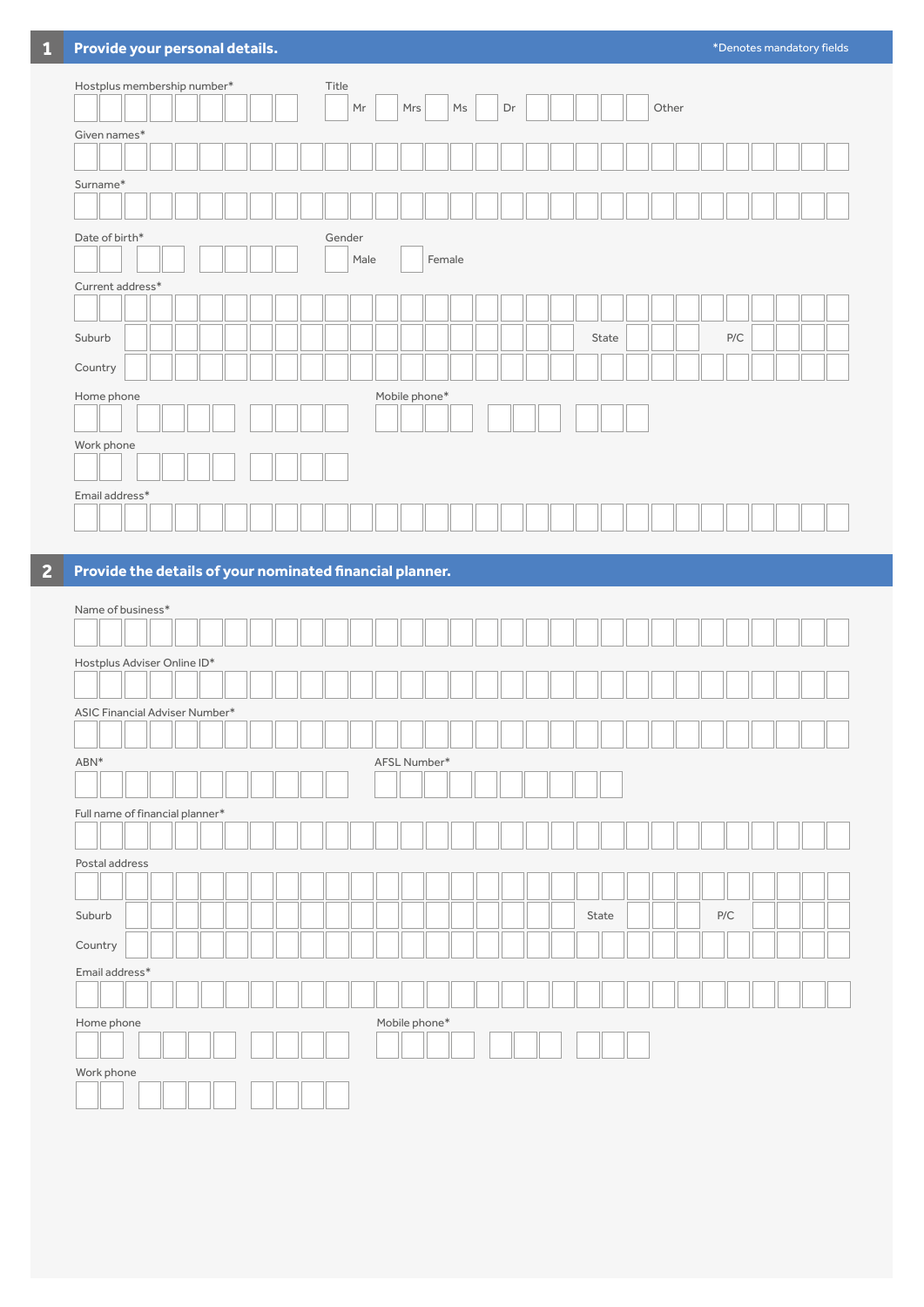### **Authorised Services**

Advice Fee deductions are only applicable to advice and services provided in your Statement of Advice pertaining to your Hostplus account. Please specify the advice provided and fee for deduction. Tick all that apply.

| The suitability of your existing superannuation arrangements    |  | Investment choice advice       |  |  |  |  |  |
|-----------------------------------------------------------------|--|--------------------------------|--|--|--|--|--|
| Whether you will have enough superannuation for your retirement |  | Insurance arrangement advice   |  |  |  |  |  |
| Contribution advice                                             |  | Establishment of income stream |  |  |  |  |  |
| Other (please specify):                                         |  |                                |  |  |  |  |  |
|                                                                 |  |                                |  |  |  |  |  |
| <b>Advice Fee</b>                                               |  |                                |  |  |  |  |  |

## **Advice Fee**

If you sign this Advice Fee Consent, you are providing your consent to pay the following non-ongoing fee for service from you Hostplus account(s).

total to be charged to your Hostplus Account inc GST

## **4 Member declaration**

The Member represents that they:

- **·** have provided information that is correct and will be used to action this request.
- **·** have read the Privacy Collection Statement and understands how Hostplus will use their personal information.
- **·** have received a Statement of Advice from my Adviser that fully outlines the fees and charges associated with the financial advice pertaining solely to advice provided on my Hostplus account, and that Hostplus will deduct this fee from my Hostplus account.

A Member may revoke a Advice Fee Consent at any time by notice to Hostplus (in writing or verbally). On receiving a revocation by a Member, Hostplus will:

- **·** notify the Adviser that the revocation has been received; and
- **·** not make any further payments under the Advice Fee Consent.

Hostplus retains discretion to, in any particular case:

- **·** refuse to pay an Advice Fee in accordance with a Advice Fee Consent; or
- **·** make payment of an Advice Fee for only a portion of the amount specified in a Advice Fee Consent for any reason and without giving any reasons.

I understand that:

- **·** by signing below, I consent to the deduction of the amount stated in section 3 above from my Hostplus account;
- **·** only Advisers registered with Hostplus can be paid the Advice Fee from my account; and
- **·** fee limits apply on the Advice Fee that I can pay from my Hostplus account. If I exceed these limits, I'll need to pay the additional cost of the advice myself.

#### **Signature of applicant\***

| Date* |
|-------|
|       |